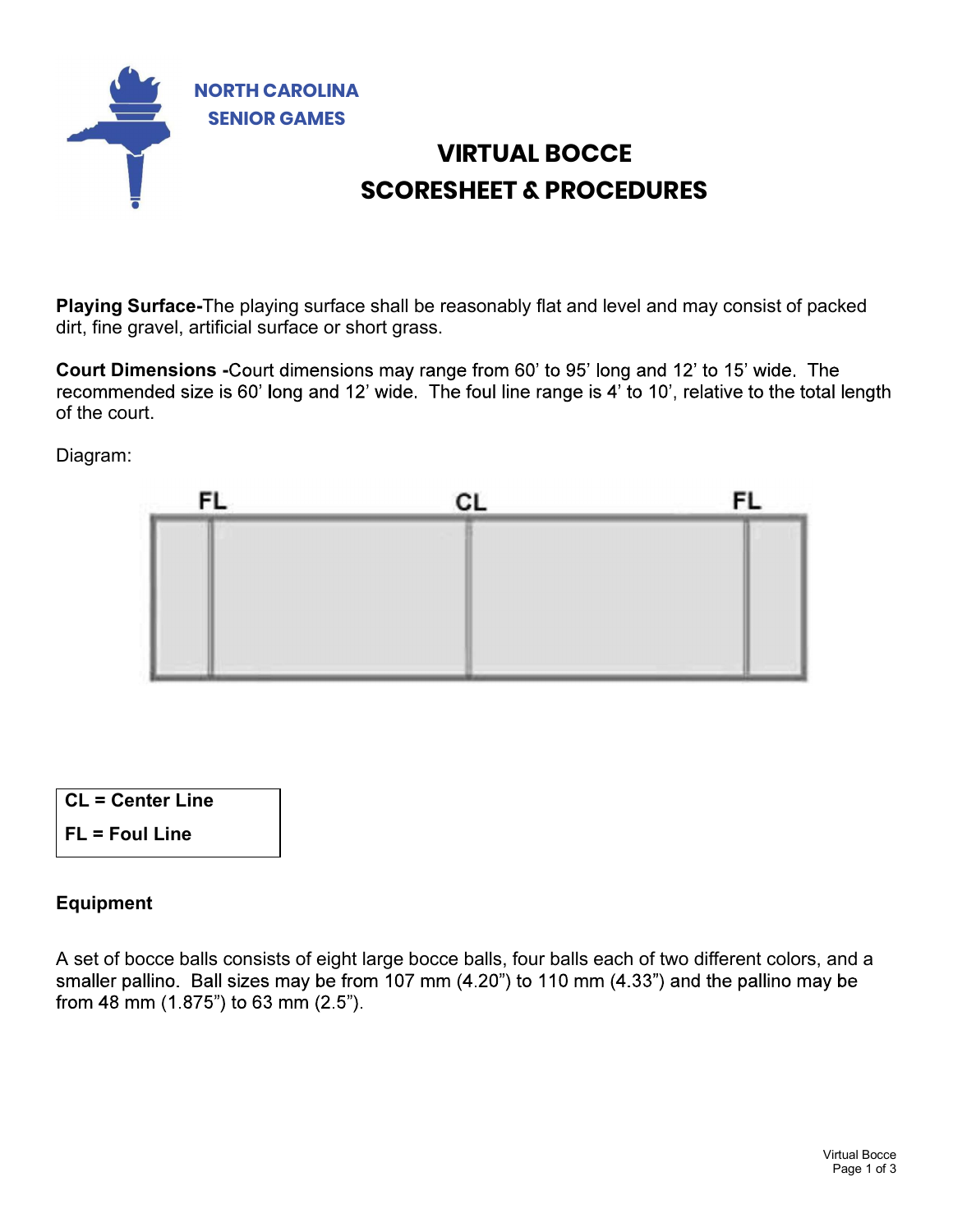## Virtual Bocce

#### The Game

Start by placing the Pallino in the center of the center court line. From the end of the court, throw each of your 4 Bocce balls, waiting for the each one to come to rest before throwing the next one.

Any Bocce ball that is within 18 inches of the Pallino after all balls come to rest counts for 1 point. If the Pallino has been moved while throwing the Bocce balls, place the Pallino back at the center of the court at the end of each round and repeat the process 10 times (the equivalent of 2 games).

#### Fouls

- All bocce balls are thrown from behind the foul line. Foul Line rules apply (see below).
- Balls may be bounced off or played against the sideboards.

#### Foul Lines

- 1. Foul lines must be clearly indicated by marks or posts at the sideboard or a chalk line for foul line violations to be officially called and penalties applied.
- 2. Players may step ON but NOT OVER the foul line before releasing the pallino or a bocce ball. The toe of the foot may not exceed the width of the foul line.
- 3. If a player steps beyond the foul line before releasing a ball (bocce or pallino), one warning will be given per game. Subsequent fouls will result in nullifying the pallino throw or removal of the thrown bocce ball from play. Standard Penalties apply.

#### Standard Penalties:

- 1. For the violation of any rule that requires the removal of a bocce ball from play, that ball is immediately removed from play until that frame has been completed. The violation must be called and the ball removed before the next ball is thrown. If the ball is not removed before the next ball is played, the ball remains in play for the rest of the frame.
- 2. If possible, any balls moved because of the action of the violation ball are reset to their approximate original position.